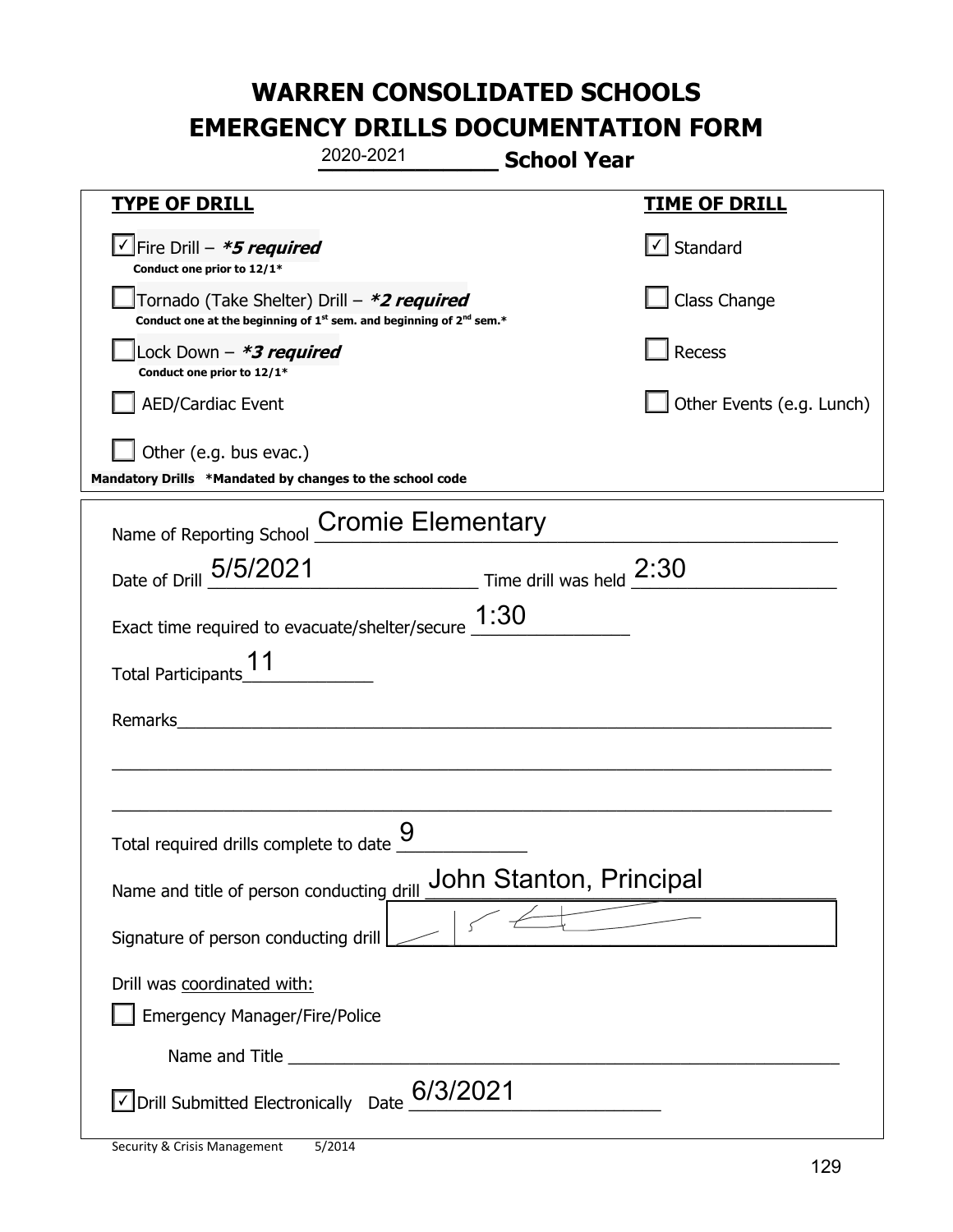|                                                                                                                                           | 2020-2021 | <b>School Year</b>                                             |                           |
|-------------------------------------------------------------------------------------------------------------------------------------------|-----------|----------------------------------------------------------------|---------------------------|
| <b>TYPE OF DRILL</b>                                                                                                                      |           |                                                                | <b>TIME OF DRILL</b>      |
| Fire Drill $-$ <i>*5 required</i><br>Conduct one prior to 12/1*                                                                           |           |                                                                | Standard                  |
| Tornado (Take Shelter) Drill – *2 required<br>Conduct one at the beginning of 1 <sup>st</sup> sem. and beginning of 2 <sup>nd</sup> sem.* |           |                                                                | Class Change              |
| Lock Down - *3 required<br>Conduct one prior to 12/1*                                                                                     |           |                                                                | Recess                    |
| <b>AED/Cardiac Event</b>                                                                                                                  |           |                                                                | Other Events (e.g. Lunch) |
| Other (e.g. bus evac.)<br>Mandatory Drills *Mandated by changes to the school code                                                        |           |                                                                |                           |
| Name of Reporting School Cromie Elementary                                                                                                |           |                                                                |                           |
| Date of Drill 04/27/2021 Time drill was held 9:30am                                                                                       |           |                                                                |                           |
| Exact time required to evacuate/shelter/secure 5 mins                                                                                     |           |                                                                |                           |
| <b>Total Participants</b>                                                                                                                 |           |                                                                |                           |
| Remarks                                                                                                                                   |           |                                                                |                           |
|                                                                                                                                           |           |                                                                |                           |
| Total required drills complete to date $\underline{\mathcal{4}}$                                                                          |           |                                                                |                           |
| Name and title of person conducting drill                                                                                                 |           | <u>drill_Jack Stanton/Principal</u><br>Access t <del>est</del> |                           |
| Signature of person conducting drill                                                                                                      |           |                                                                |                           |
| Drill was coordinated with:<br><b>Emergency Manager/Fire/Police</b>                                                                       |           |                                                                |                           |
|                                                                                                                                           |           |                                                                |                           |
| $\sqrt{2}$ Drill Submitted Electronically Date $04/27/21$                                                                                 |           |                                                                |                           |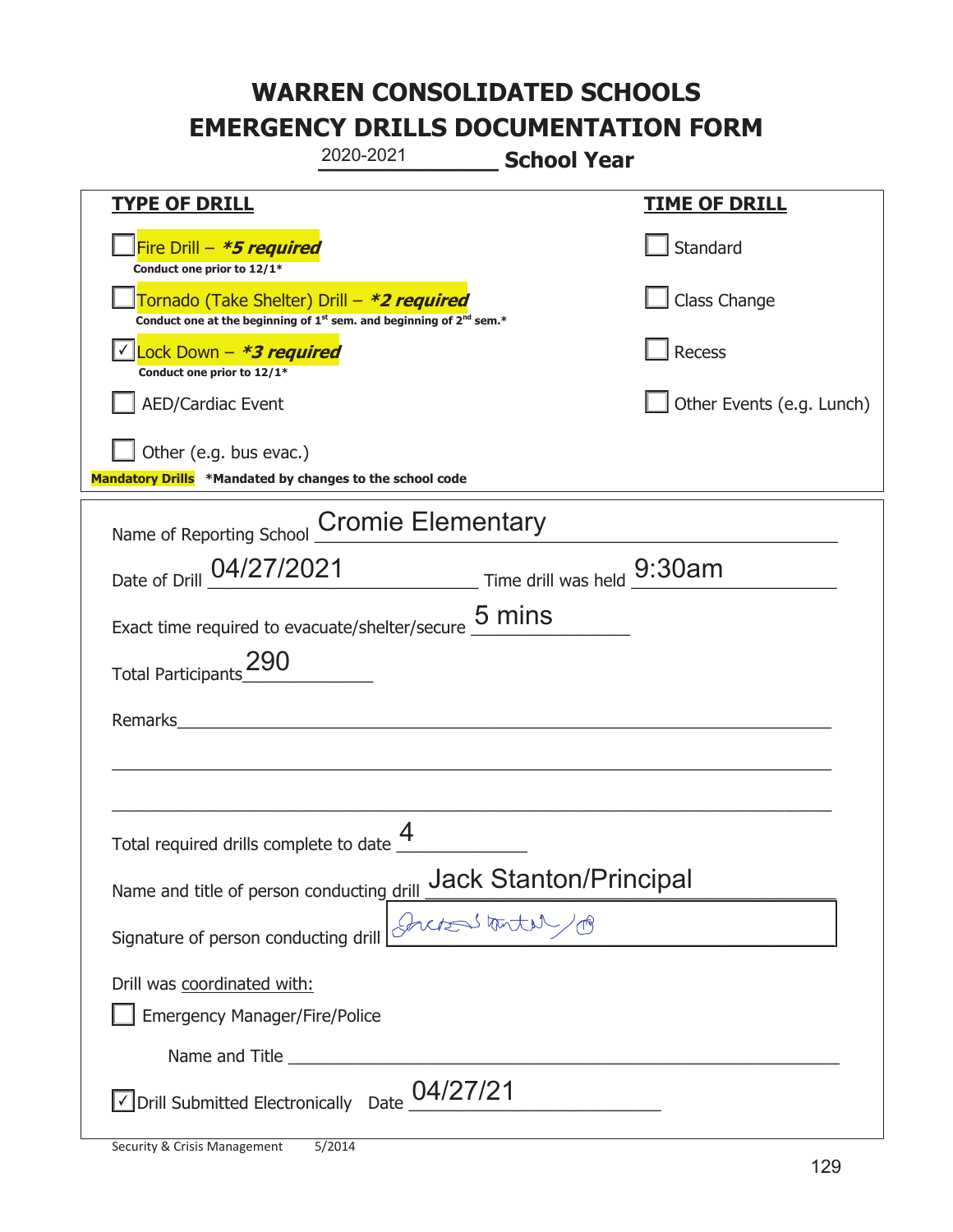|                                                                                    | 20/21<br><b>School Year</b>                                                                 |                           |
|------------------------------------------------------------------------------------|---------------------------------------------------------------------------------------------|---------------------------|
| <b>TYPE OF DRILL</b>                                                               |                                                                                             | <u>TIME OF DRILL</u>      |
| <u> √ Fire Drill – <i>*5 required</i></u><br>Conduct one prior to 12/1*            |                                                                                             | $\cup$ Standard           |
| Tornado (Take Shelter) Drill – *2 required                                         | Conduct one at the beginning of 1 <sup>st</sup> sem. and beginning of 2 <sup>nd</sup> sem.* | Class Change              |
| Lock Down - *3 required<br>Conduct one prior to 12/1*                              |                                                                                             | Recess                    |
| <b>AED/Cardiac Event</b>                                                           |                                                                                             | Other Events (e.g. Lunch) |
| Other (e.g. bus evac.)<br>Mandatory Drills *Mandated by changes to the school code |                                                                                             |                           |
|                                                                                    | Name of Reporting School Cromie Elementary                                                  |                           |
|                                                                                    | Date of Drill 4/21/2021 Time drill was held 1:15                                            |                           |
| Exact time required to evacuate/shelter/secure $3:20$                              |                                                                                             |                           |
| Total Participants_11                                                              |                                                                                             |                           |
| Remarks                                                                            |                                                                                             |                           |
|                                                                                    |                                                                                             |                           |
|                                                                                    |                                                                                             |                           |
| Total required drills complete to date                                             | $\overline{7}$                                                                              |                           |
| Name and title of person conducting drill                                          | John Stanton, Principal                                                                     |                           |
| Signature of person conducting drill                                               |                                                                                             |                           |
| Drill was coordinated with:                                                        |                                                                                             |                           |
| <b>Emergency Manager/Fire/Police</b>                                               |                                                                                             |                           |
|                                                                                    |                                                                                             |                           |
| √ Drill Submitted Electronically Date                                              | 4/22/2021                                                                                   |                           |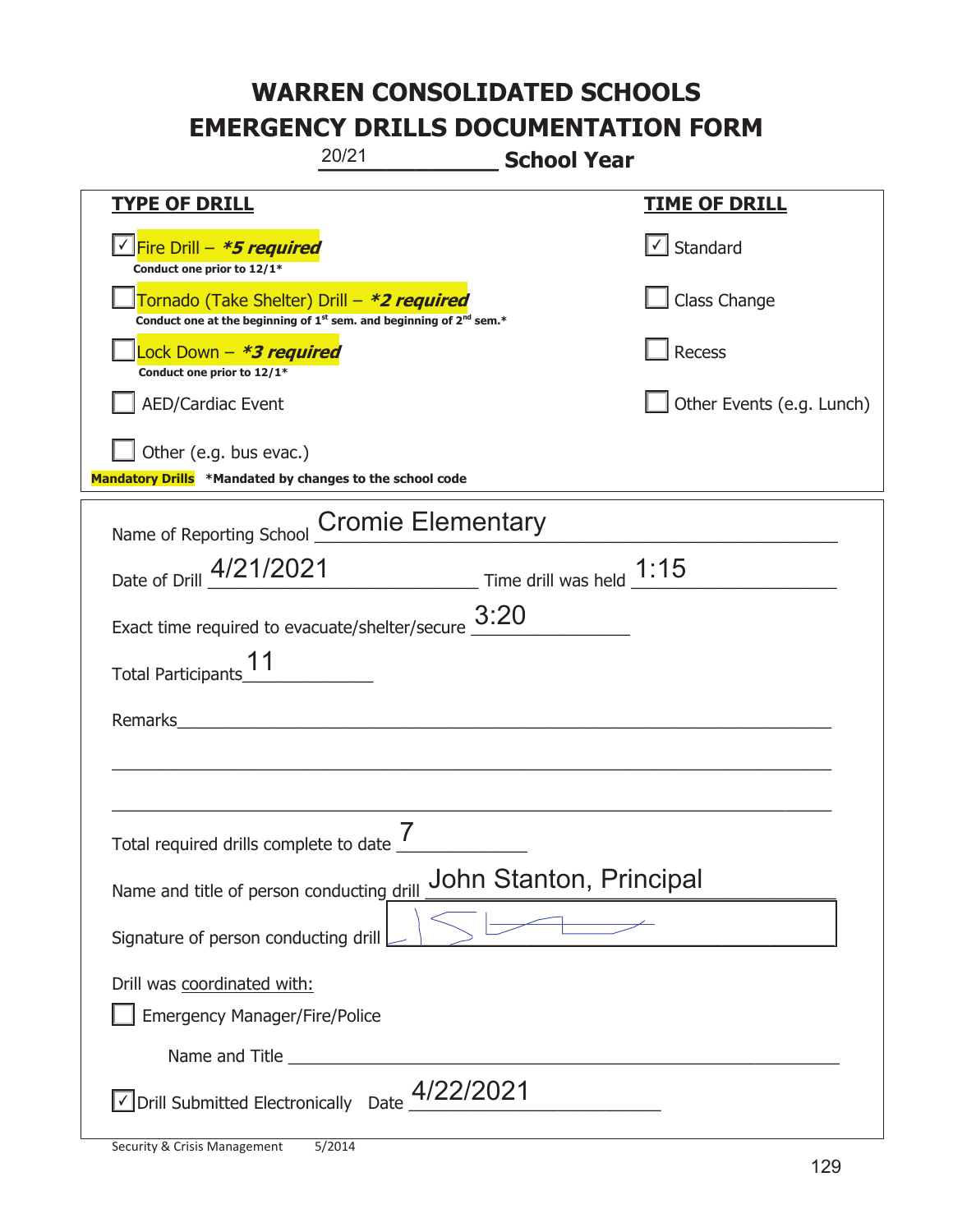|                                                                                                                                           | 2020-2021 | <b>School Year</b>            |                           |
|-------------------------------------------------------------------------------------------------------------------------------------------|-----------|-------------------------------|---------------------------|
| <b>TYPE OF DRILL</b>                                                                                                                      |           |                               | <u>TIME OF DRILL</u>      |
| Fire Drill - *5 required<br>Conduct one prior to 12/1*                                                                                    |           |                               | √ Standard                |
| Tornado (Take Shelter) Drill – *2 required<br>Conduct one at the beginning of 1 <sup>st</sup> sem. and beginning of 2 <sup>nd</sup> sem.* |           |                               | Class Change              |
| Lock Down - *3 required<br>Conduct one prior to 12/1*                                                                                     |           |                               | Recess                    |
| <b>AED/Cardiac Event</b>                                                                                                                  |           |                               | Other Events (e.g. Lunch) |
| Other (e.g. bus evac.)<br>Mandatory Drills *Mandated by changes to the school code                                                        |           |                               |                           |
| Name of Reporting School Cromie Elementary                                                                                                |           |                               |                           |
| Date of Drill 03/30/2021 Time drill was held 10:00am                                                                                      |           |                               |                           |
| Exact time required to evacuate/shelter/secure $\underline{5}$ mins                                                                       |           |                               |                           |
| Total Participants_290                                                                                                                    |           |                               |                           |
| Remarks                                                                                                                                   |           |                               |                           |
|                                                                                                                                           |           |                               |                           |
| Total required drills complete to date $\frac{3 \text{ of 3}}{2}$                                                                         |           |                               |                           |
| Name and title of person conducting drill                                                                                                 |           | <b>Jack Stanton/Principal</b> |                           |
| Signature of person conducting drill                                                                                                      |           | $\zeta$                       |                           |
| Drill was coordinated with:<br><b>Emergency Manager/Fire/Police</b>                                                                       |           |                               |                           |
|                                                                                                                                           |           |                               |                           |
| √ Drill Submitted Electronically Date                                                                                                     | 03/30/21  |                               |                           |

t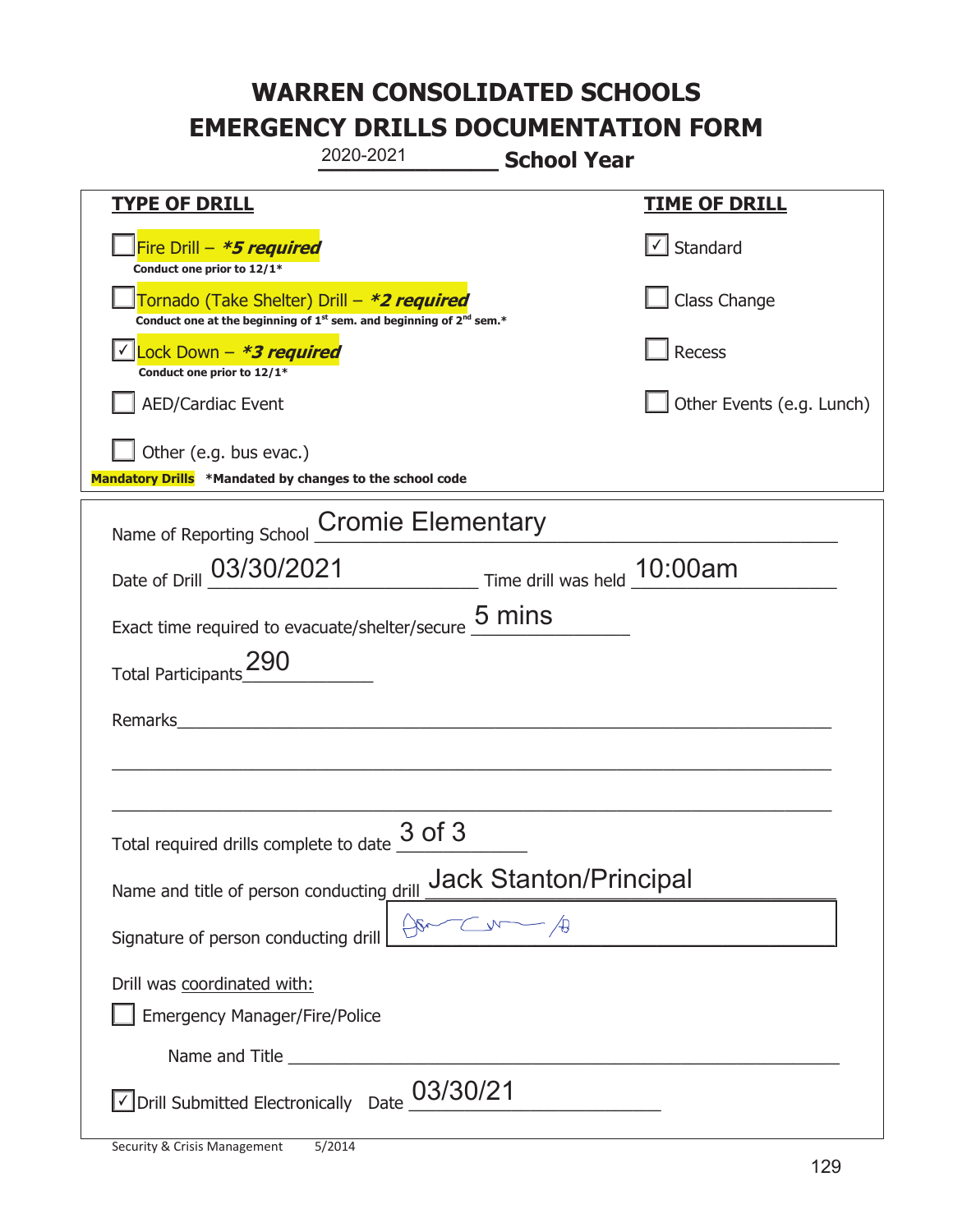|                                                                                    | 20/21                                                                           | <b>School Year</b>             |                           |
|------------------------------------------------------------------------------------|---------------------------------------------------------------------------------|--------------------------------|---------------------------|
| <b>TYPE OF DRILL</b>                                                               |                                                                                 |                                | <u>TIME OF DRILL</u>      |
| Fire Drill - *5 required<br>Conduct one prior to 12/1*                             |                                                                                 |                                | Standard                  |
| Tornado (Take Shelter) Drill – *2 required                                         | Conduct one at the beginning of $1^{st}$ sem. and beginning of $2^{nd}$ sem.*   |                                | Class Change              |
| Lock Down - *3 required<br>Conduct one prior to 12/1*                              |                                                                                 |                                | <b>Recess</b>             |
| <b>AED/Cardiac Event</b>                                                           |                                                                                 |                                | Other Events (e.g. Lunch) |
| Other (e.g. bus evac.)<br>Mandatory Drills *Mandated by changes to the school code |                                                                                 |                                |                           |
| Name of Reporting School                                                           | <b>Cromie Elementary</b>                                                        |                                |                           |
| Date of Drill 3/24/2021                                                            | $\frac{1:00}{\frac{1}{2}:00}$ Time drill was held $\frac{1:00}{\frac{1}{2}:00}$ |                                |                           |
| Exact time required to evacuate/shelter/secure $2:00$                              |                                                                                 |                                |                           |
| <b>Total Participants</b>                                                          |                                                                                 |                                |                           |
| Remarks                                                                            |                                                                                 |                                |                           |
|                                                                                    |                                                                                 |                                |                           |
| Total required drills complete to date _                                           | 7                                                                               |                                |                           |
| Name and title of person conducting drill                                          |                                                                                 | <b>Jack Stanton, Principal</b> |                           |
| Signature of person conducting drill                                               |                                                                                 |                                |                           |
| Drill was coordinated with:<br><b>Emergency Manager/Fire/Police</b>                |                                                                                 |                                |                           |
|                                                                                    |                                                                                 |                                |                           |
| √ Drill Submitted Electronically Date                                              | 4/15/2021                                                                       |                                |                           |

t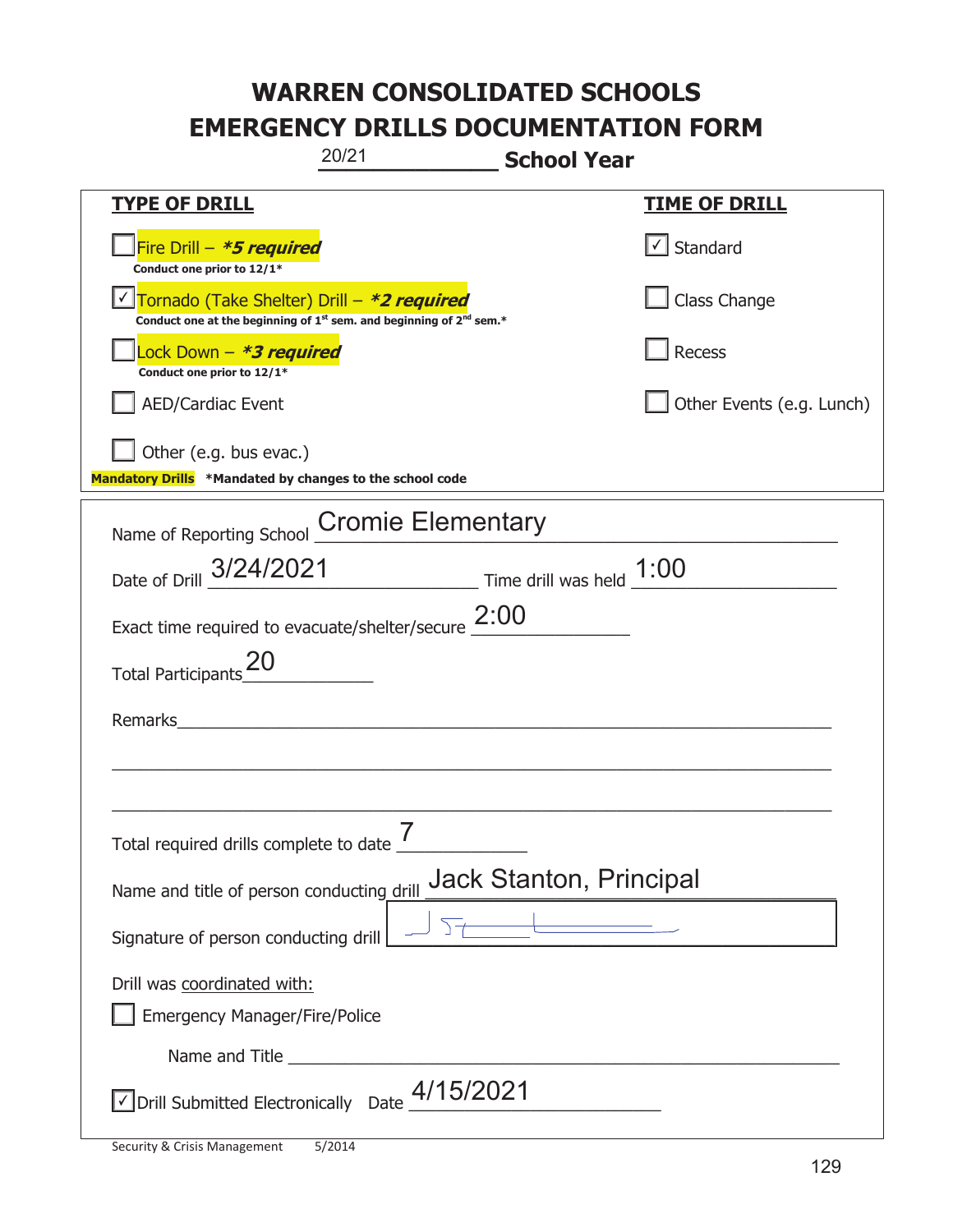|                                                                                    | 2020-2021                                                                                   | <b>School Year</b>  |                           |
|------------------------------------------------------------------------------------|---------------------------------------------------------------------------------------------|---------------------|---------------------------|
| <b>TYPE OF DRILL</b>                                                               |                                                                                             |                     | <b>TIME OF DRILL</b>      |
| Fire Drill - *5 required<br>Conduct one prior to 12/1*                             |                                                                                             |                     | Standard                  |
| Tornado (Take Shelter) Drill – *2 required                                         | Conduct one at the beginning of 1 <sup>st</sup> sem. and beginning of 2 <sup>nd</sup> sem.* |                     | Class Change              |
| √ Lock Down - <b>*3 required</b><br>Conduct one prior to 12/1*                     |                                                                                             |                     | Recess                    |
| <b>AED/Cardiac Event</b>                                                           |                                                                                             |                     | Other Events (e.g. Lunch) |
| Other (e.g. bus evac.)<br>Mandatory Drills *Mandated by changes to the school code |                                                                                             |                     |                           |
| Name of Reporting School Cromie Elementary                                         |                                                                                             |                     |                           |
| Date of Drill 01/12/2021 Time drill was held 2:30pm                                |                                                                                             |                     |                           |
| Exact time required to evacuate/shelter/secure $\underline{\mathsf{5}}$ mins       |                                                                                             |                     |                           |
| <b>Total Participants</b>                                                          |                                                                                             |                     |                           |
| Remarks                                                                            |                                                                                             |                     |                           |
|                                                                                    |                                                                                             |                     |                           |
| Total required drills complete to date $\frac{2 \text{ of 3}}{}$                   |                                                                                             |                     |                           |
| Name and title of person conducting drill                                          |                                                                                             | <b>Jack Stanton</b> |                           |
| Signature of person conducting drill                                               |                                                                                             |                     |                           |
| Drill was coordinated with:<br><b>Emergency Manager/Fire/Police</b>                |                                                                                             |                     |                           |
|                                                                                    |                                                                                             |                     |                           |
| √ Drill Submitted Electronically Date                                              | 01/12/2021                                                                                  |                     |                           |

ı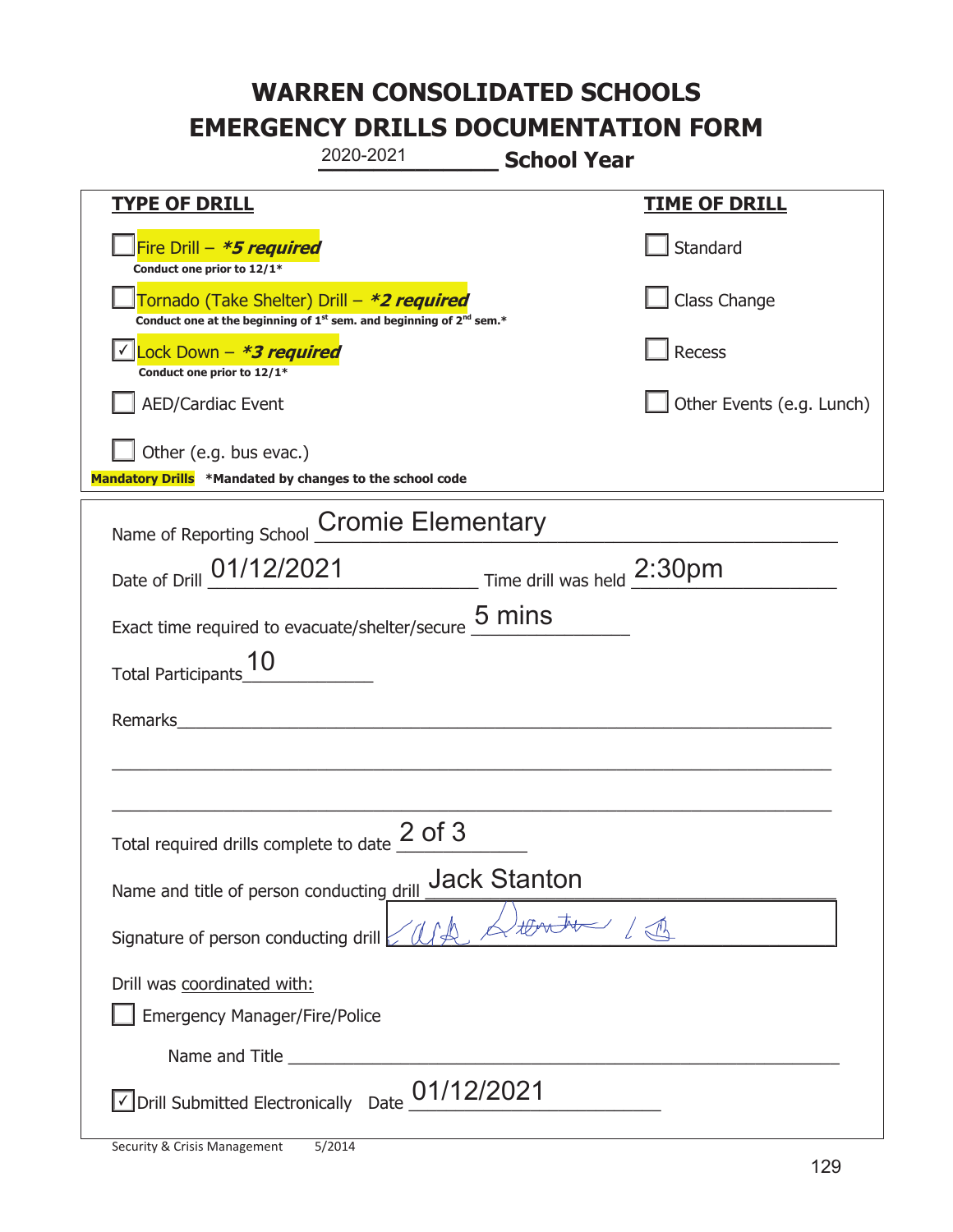|                                                                                    | 2020-2021                                                                                   | <b>School Year</b>      |                                   |
|------------------------------------------------------------------------------------|---------------------------------------------------------------------------------------------|-------------------------|-----------------------------------|
| <b>TYPE OF DRILL</b>                                                               |                                                                                             |                         | <b>TIME OF DRILL</b>              |
| Fire Drill - *5 required<br>Conduct one prior to 12/1*                             |                                                                                             |                         | $\lfloor \angle \rfloor$ Standard |
| Tornado (Take Shelter) Drill – *2 required                                         | Conduct one at the beginning of 1 <sup>st</sup> sem. and beginning of 2 <sup>nd</sup> sem.* |                         | Class Change                      |
| Lock Down - <b>*3 required</b><br>Conduct one prior to 12/1*                       |                                                                                             |                         | Recess                            |
| <b>AED/Cardiac Event</b>                                                           |                                                                                             |                         | Other Events (e.g. Lunch)         |
| Other (e.g. bus evac.)<br>Mandatory Drills *Mandated by changes to the school code |                                                                                             |                         |                                   |
| Name of Reporting School Cromie Elementary                                         |                                                                                             |                         |                                   |
| Date of Drill 1/8/2021                                                             | Time drill was held 10:30                                                                   |                         |                                   |
| Exact time required to evacuate/shelter/secure $1 \text{ min}$                     |                                                                                             |                         |                                   |
| Total Participants                                                                 |                                                                                             |                         |                                   |
| Remarks                                                                            |                                                                                             |                         |                                   |
|                                                                                    |                                                                                             |                         |                                   |
| Total required drills complete to date $\dfrac{5}{4}$                              |                                                                                             |                         |                                   |
| Name and title of person conducting drill                                          |                                                                                             | John Stanton, Principal |                                   |
| Signature of person conducting drill                                               |                                                                                             |                         |                                   |
| Drill was coordinated with:<br><b>Emergency Manager/Fire/Police</b>                |                                                                                             |                         |                                   |
|                                                                                    |                                                                                             |                         |                                   |
| $\vee$ Drill Submitted Electronically Date $\underline{\hspace{1em}1/12/2021}$     |                                                                                             |                         |                                   |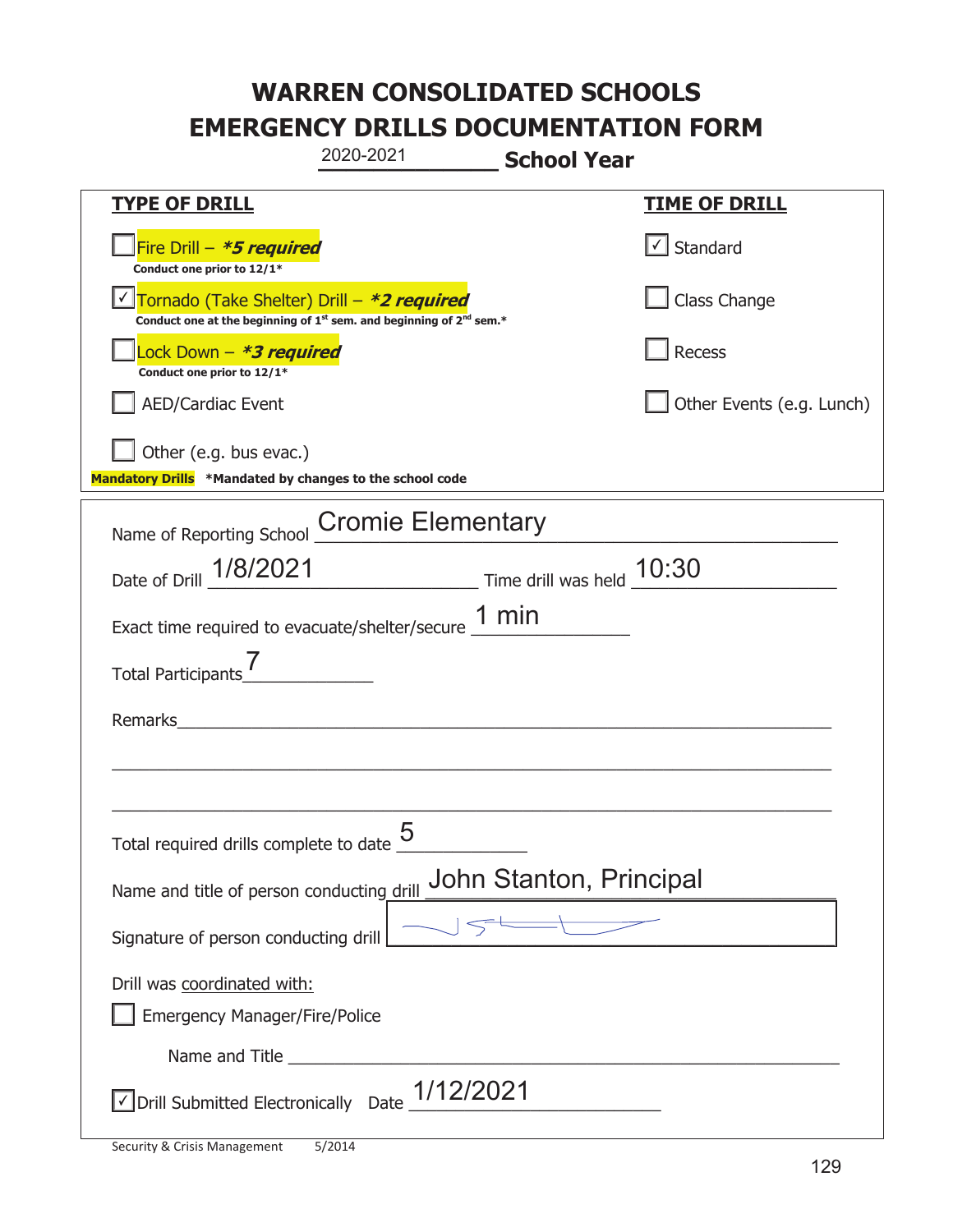|                                                                                    | 2020-2021                                                                                   | <b>School Year</b> |                           |
|------------------------------------------------------------------------------------|---------------------------------------------------------------------------------------------|--------------------|---------------------------|
| <b>TYPE OF DRILL</b>                                                               |                                                                                             |                    | <b>TIME OF DRILL</b>      |
| <u>√ Fire Drill – <i>*5 required</i></u><br>Conduct one prior to 12/1*             |                                                                                             |                    | $\cup$ Standard           |
| Tornado (Take Shelter) Drill – *2 required                                         | Conduct one at the beginning of 1 <sup>st</sup> sem. and beginning of 2 <sup>nd</sup> sem.* |                    | Class Change              |
| Lock Down - <b>*3 required</b><br>Conduct one prior to 12/1*                       |                                                                                             |                    | Recess                    |
| <b>AED/Cardiac Event</b>                                                           |                                                                                             |                    | Other Events (e.g. Lunch) |
| Other (e.g. bus evac.)<br>Mandatory Drills *Mandated by changes to the school code |                                                                                             |                    |                           |
| Name of Reporting School Cromie Elementary School                                  |                                                                                             |                    |                           |
| Date of Drill 12/01/2020 Time drill was held 2:30pm                                |                                                                                             |                    |                           |
| Exact time required to evacuate/shelter/secure 1 min 30 sec                        |                                                                                             |                    |                           |
| Total Participants                                                                 |                                                                                             |                    |                           |
| Remarks                                                                            | <u> 1980 - John Stein, Amerikaansk kanton (</u>                                             |                    |                           |
|                                                                                    |                                                                                             |                    |                           |
| Total required drills complete to date                                             | Drill #2                                                                                    |                    |                           |
| Name and title of person conducting drill _ Jack Stanton                           |                                                                                             |                    |                           |
| Signature of person conducting drill                                               |                                                                                             |                    |                           |
| Drill was coordinated with:<br><b>Emergency Manager/Fire/Police</b>                |                                                                                             |                    |                           |
|                                                                                    |                                                                                             |                    |                           |
| √ Drill Submitted Electronically Date                                              | 12/01/2020                                                                                  |                    |                           |

t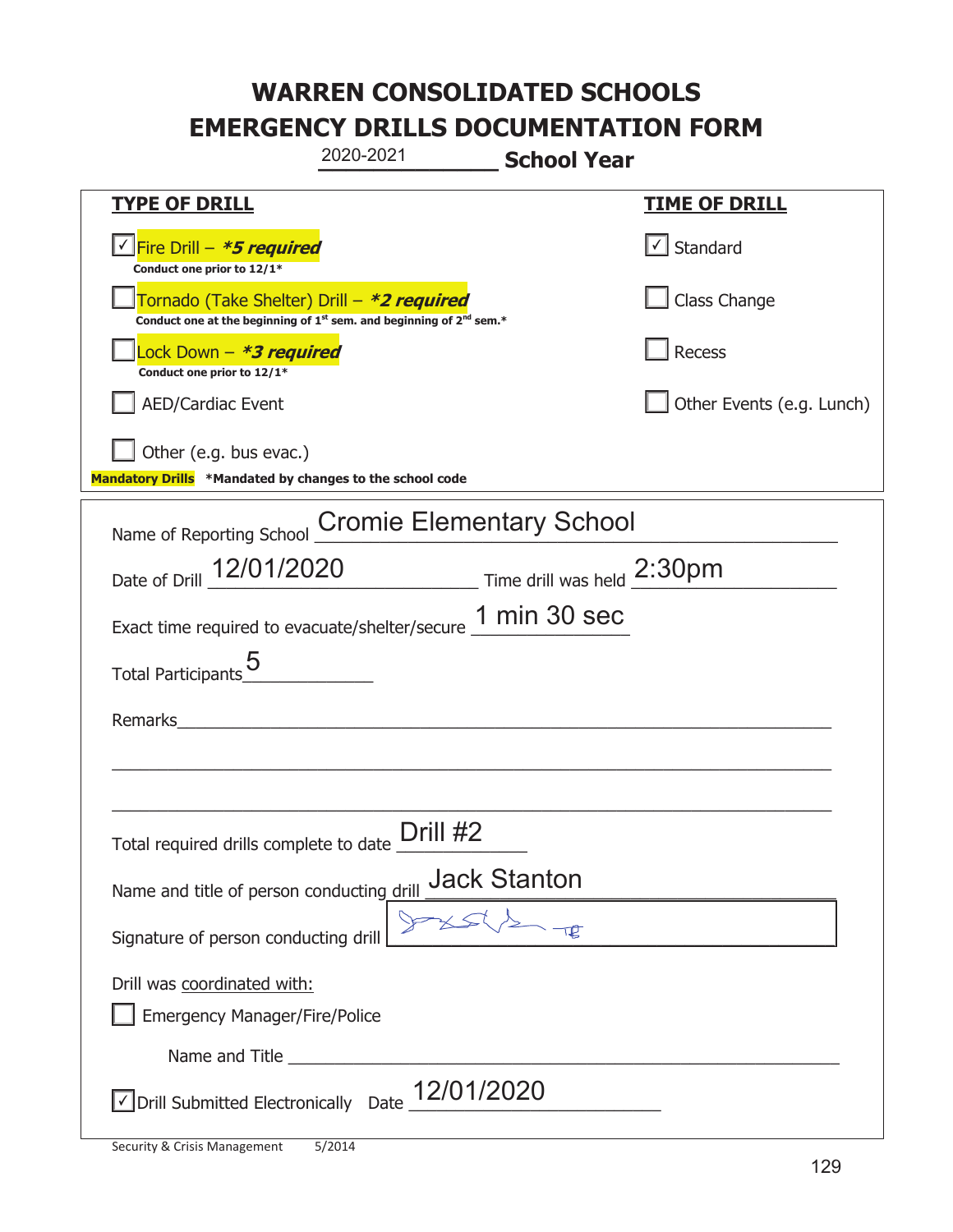|                                                                                    | 2020-2021                                                                                   | <b>School Year</b>        |
|------------------------------------------------------------------------------------|---------------------------------------------------------------------------------------------|---------------------------|
| <u>TYPE OF DRILL</u>                                                               |                                                                                             | <b>TIME OF DRILL</b>      |
| Fire Drill - *5 required<br>Conduct one prior to 12/1*                             |                                                                                             | Standard                  |
| Tornado (Take Shelter) Drill – *2 required                                         | Conduct one at the beginning of 1 <sup>st</sup> sem. and beginning of 2 <sup>nd</sup> sem.* | Class Change              |
| Lock Down - <b>*3 required</b><br>Conduct one prior to 12/1*                       |                                                                                             | Recess                    |
| <b>AED/Cardiac Event</b>                                                           |                                                                                             | Other Events (e.g. Lunch) |
| Other (e.g. bus evac.)<br>Mandatory Drills *Mandated by changes to the school code |                                                                                             |                           |
| Name of Reporting School                                                           | <b>Cromie Elementary School</b>                                                             |                           |
|                                                                                    | Date of Drill 11/17/2020 Time drill was held 2:30                                           |                           |
|                                                                                    | Exact time required to evacuate/shelter/secure $\frac{5}{2}$ minute drill                   |                           |
| <b>Total Participants</b>                                                          |                                                                                             |                           |
| Remarks                                                                            |                                                                                             |                           |
|                                                                                    |                                                                                             |                           |
| Total required drills complete to date                                             | 1 of 3 Lockdowns                                                                            |                           |
| Name and title of person conducting drill                                          | <b>Kevin Griessel</b>                                                                       |                           |
| Signature of person conducting drill                                               |                                                                                             |                           |
| Drill was coordinated with:<br><b>Emergency Manager/Fire/Police</b>                |                                                                                             |                           |
|                                                                                    |                                                                                             |                           |
|                                                                                    | $\vee$ Drill Submitted Electronically Date $\underline{\hspace{1em}11/19/2020}$             |                           |

T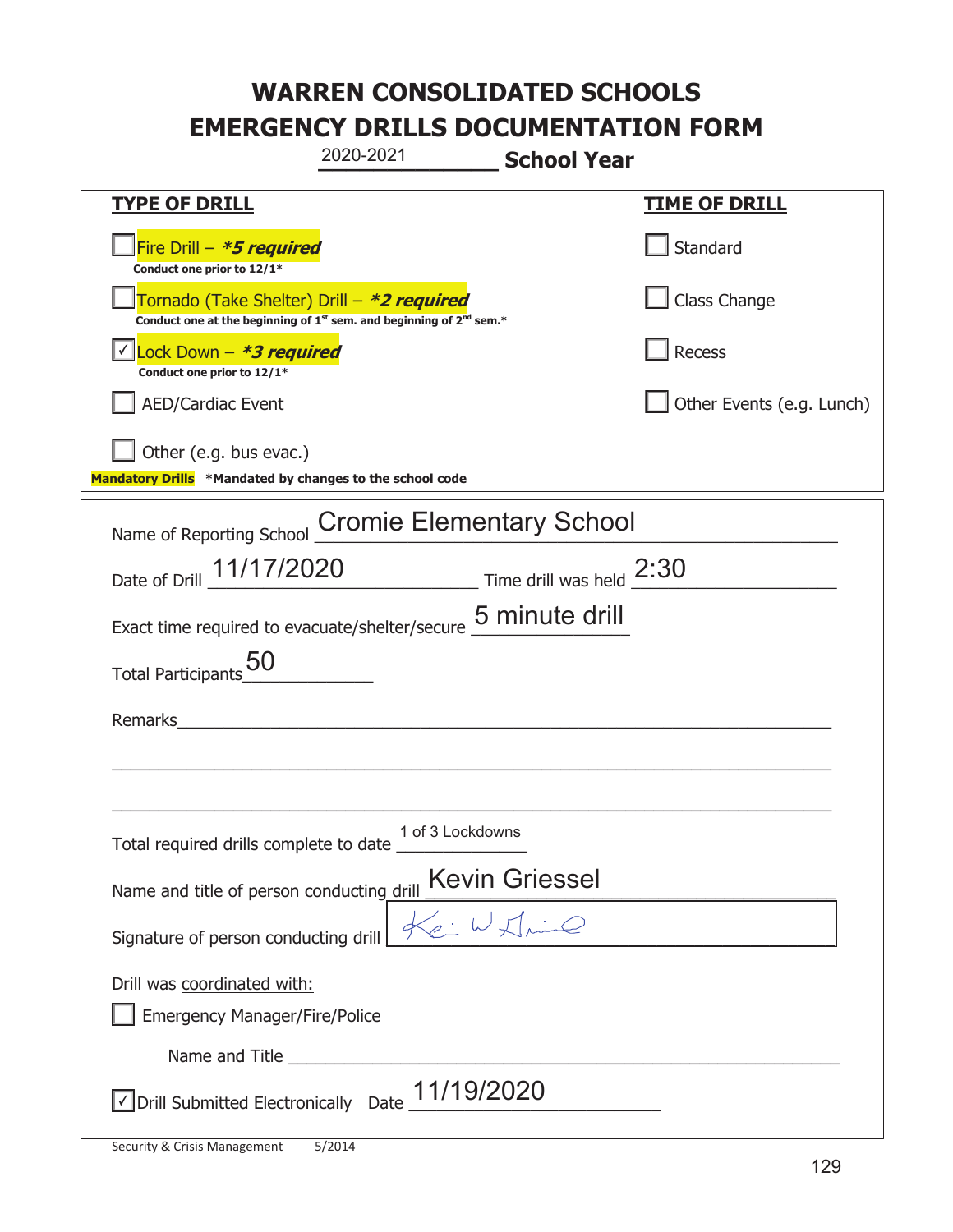|                                                                                    | 2020-2021                                                                                   | <b>School Year</b>      |                           |
|------------------------------------------------------------------------------------|---------------------------------------------------------------------------------------------|-------------------------|---------------------------|
| <u>TYPE OF DRILL</u>                                                               |                                                                                             |                         | <b>TIME OF DRILL</b>      |
| √Fire Drill – <b>*5 required</b><br>Conduct one prior to 12/1*                     |                                                                                             |                         | Standard                  |
| Tornado (Take Shelter) Drill – *2 required                                         | Conduct one at the beginning of 1 <sup>st</sup> sem. and beginning of 2 <sup>nd</sup> sem.* |                         | Class Change              |
| Lock Down - *3 required<br>Conduct one prior to 12/1*                              |                                                                                             |                         | Recess                    |
| <b>AED/Cardiac Event</b>                                                           |                                                                                             |                         | Other Events (e.g. Lunch) |
| Other (e.g. bus evac.)<br>Mandatory Drills *Mandated by changes to the school code |                                                                                             |                         |                           |
| Name of Reporting School Cromie Elementary                                         |                                                                                             |                         |                           |
| Date of Drill 11/10/2020                                                           | $\frac{1}{2}$ Time drill was held $\frac{9:50am}{2}$                                        |                         |                           |
| Exact time required to evacuate/shelter/secure $\frac{2 \text{ min}}{2}$           |                                                                                             |                         |                           |
| <b>Total Participants</b>                                                          |                                                                                             |                         |                           |
| <b>Remarks</b>                                                                     |                                                                                             |                         |                           |
|                                                                                    |                                                                                             |                         |                           |
| Total required drills complete to date $\angle$                                    | 2                                                                                           |                         |                           |
| Name and title of person conducting drill                                          |                                                                                             | John Stanton, Principal |                           |
| Signature of person conducting drill                                               |                                                                                             |                         |                           |
| Drill was coordinated with:<br><b>Emergency Manager/Fire/Police</b>                |                                                                                             |                         |                           |
|                                                                                    |                                                                                             |                         |                           |
| √ Drill Submitted Electronically Date                                              | 1/28/2021                                                                                   |                         |                           |